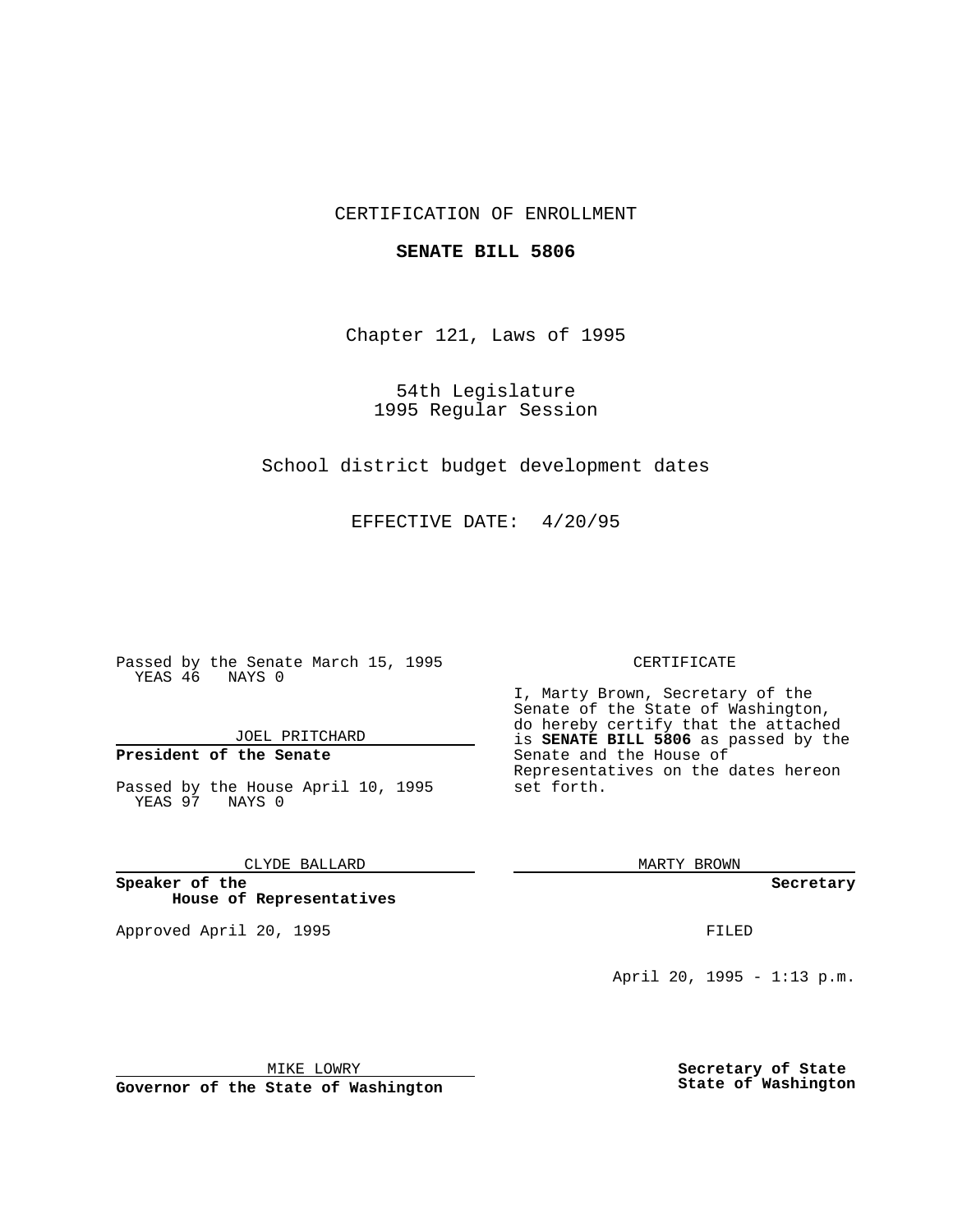# **SENATE BILL 5806** \_\_\_\_\_\_\_\_\_\_\_\_\_\_\_\_\_\_\_\_\_\_\_\_\_\_\_\_\_\_\_\_\_\_\_\_\_\_\_\_\_\_\_\_\_\_\_

\_\_\_\_\_\_\_\_\_\_\_\_\_\_\_\_\_\_\_\_\_\_\_\_\_\_\_\_\_\_\_\_\_\_\_\_\_\_\_\_\_\_\_\_\_\_\_

Passed Legislature - 1995 Regular Session

**State of Washington 54th Legislature 1995 Regular Session By** Senators Johnson and McAuliffe

Read first time 02/07/95. Referred to Committee on Education.

1 AN ACT Relating to school district budget development dates; 2 amending RCW 28A.505.040 and 28A.505.050; and declaring an emergency.

3 BE IT ENACTED BY THE LEGISLATURE OF THE STATE OF WASHINGTON:

4 **Sec. 1.** RCW 28A.505.040 and 1975-'76 2nd ex.s. c 118 s 4 are each 5 amended to read as follows:

 On or before the tenth day of July in each year, all school districts shall prepare their budget for the ensuing fiscal year. The budget shall set forth the complete financial plan of the district for the ensuing fiscal year.

10 Upon completion of their budgets, every school district shall 11 publish a notice stating that the district has completed the budget, 12 placed it on file in the school district administration office, and 13 that a copy thereof will be furnished to any person who calls upon the 14 district for it. The district shall provide a sufficient number of 15 copies of the budget to meet the reasonable demands of the public. 16 School districts shall submit one copy of their budget to their 17 educational service districts for review and comment by July 10th. The 18 superintendent of public instruction may delay the date in this section